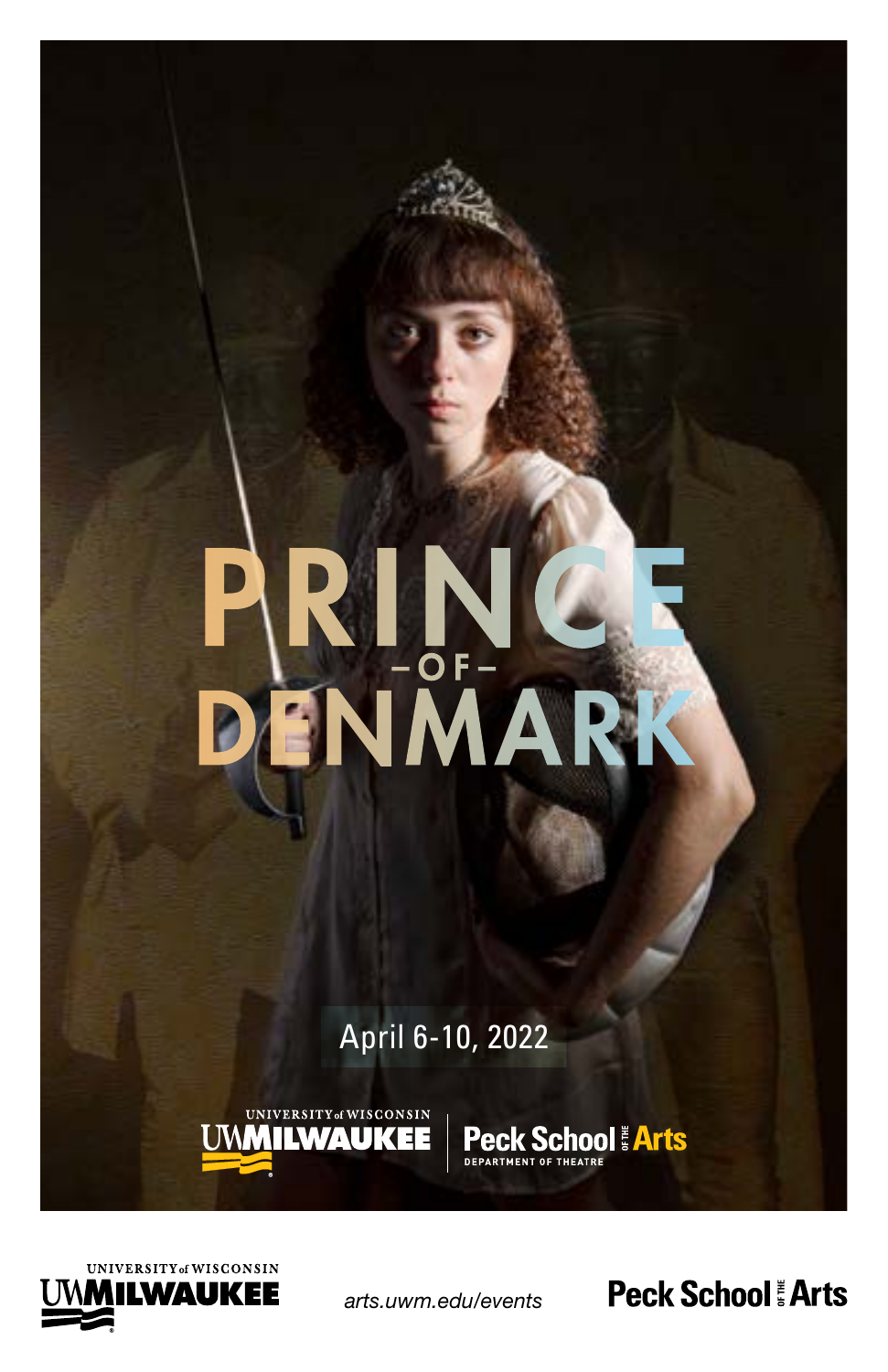*UWM resides on traditional Potawatomi, Ho-Chunk and Menominee homelands along the southwest shores of Michigami, North America's largest system of fresh*water lakes, where the Milwaukee, Menominee and Kinnickinnic rivers meet and the *people of Wisconsin's sovereign Anishinaabe, Ho-Chunk, Menominee, Oneida and Mohican nations remain present.*

### PRINCE OF DENMARK Written by Michael Lesslie Directed by Ralph Janes

### WITTENBERG COMPANY WEDNESDAY, FRIDAY, SUNDAY PERFORMANCES

| Players/EnsembleNathan Desing, George Hartmann, Oliva Krueger, |
|----------------------------------------------------------------|
| Megan Murray, Taja Muttalib                                    |
|                                                                |

### ELSINORE COMPANY THURSDAY, SATURDAY PERFORMANCES

| Players/Ensemble Jenna Blask, Nick Nelson, Zulenny Rodriguez, Hailey Wurtz |  |
|----------------------------------------------------------------------------|--|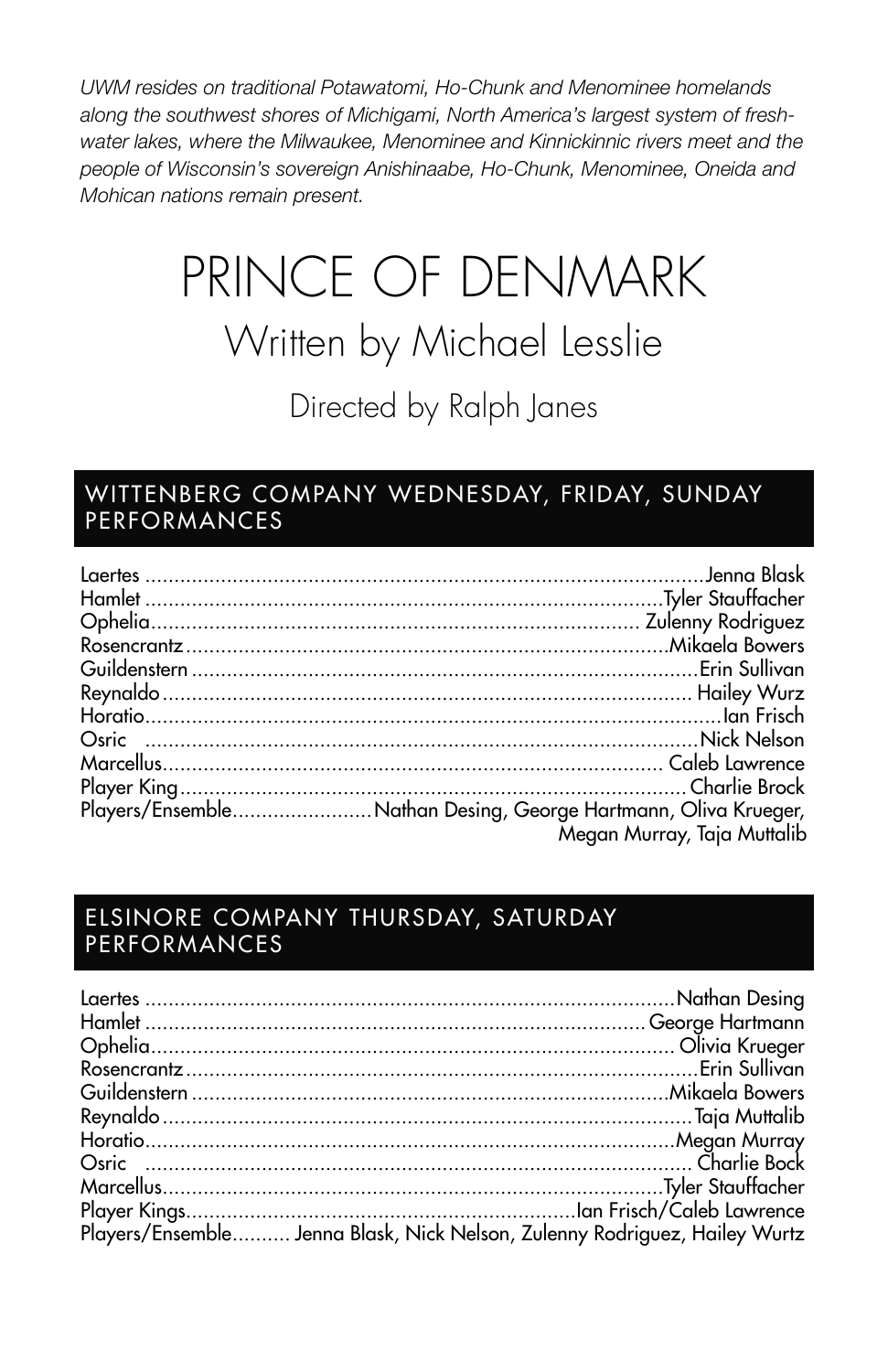### SHOW DETAILS

Setting:

"...Who's to say, that up in that sky, elsewhere in time, that there are not hundreds of other Ophelias and thousands of other Hamlets each as capable of smiling, or passion, or murder as we?... Hamlet to Ophelia, Prince of Denmark.

Run Time:

This production runs 54 minutes with no intermission. Due to the use of weapons on stage we can not allow late entry or re-entry if you leave the auditorium. This is for the safety of the performers and you.

### SPECIAL ACKNOWLEDGEMENTS

Milwaukee High School of the Arts and the many family members, friends, and teachers that have supported our company members throughout the process.

### PRODUCTION PERSONNEL

| Fight Choreographer  Steven Koehler (member of Society of American Fight Directors) |
|-------------------------------------------------------------------------------------|
|                                                                                     |
|                                                                                     |
|                                                                                     |
|                                                                                     |
|                                                                                     |
|                                                                                     |
|                                                                                     |
|                                                                                     |

*\*Recording of any kind, including photography, is prohibited. Please turn off anything that rings, buzzes, or lights up during the performance. Performers & audience members thank you!*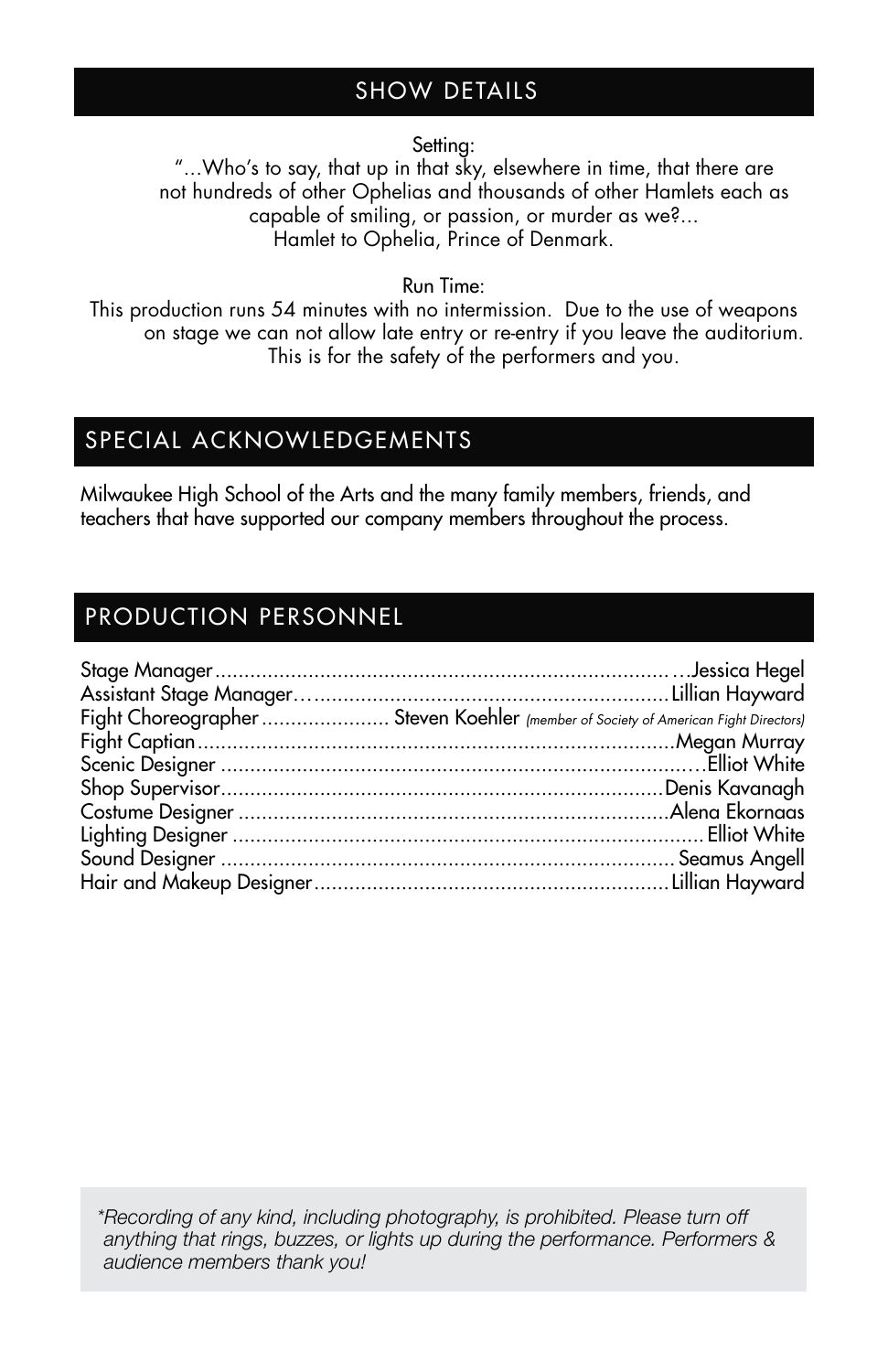### BIOGRAPHIES

Seamus Angell (Sound Designer) is a Theatre Education major in his first year at UWM. This will be his second production that he has participated in at UWM, his first being light board operator for *This Is Modern Art*. This will be his first production working on a design team at UWM.

Jenna Blask (Laertes/Player/Ensemble) is an Acting BFA in her freshman year at UWM. Laertes in *Prince of Denmark* is her first role at UWM, but she played several high school roles including Mrs. Pearce in *My Fair Lady*.

Charles Bock (Osric/Player King) is an aspiring Musical Theatre BFA in his freshman year at UWM. This is his first show at UWM and he couldn't be more excited to begin his career as an adult actor.

Mikaela Bowers (Rosencrantz/Guildenstern) is an Acting BFA in her freshman year at UWM. While this is her first show at UWM, she has participated in a variety of productions elsewhere. Her favorite roles include Mrs. Meers in *Thoroughly Modern Millie*, Catherine in *The Foreigner*, and Lady Macbeth in *Macbeth*. She previously studied acting at Milwaukee High School of the Arts and had the opportunity to take an on-camera acting class at UWM her junior year of high school.

Nathan Desing (Laertes/Player/Ensemble) is an Acting BFA in his freshman year at UWM. This, much like his castmates, is his first production in the department, and is excited to continue to hone his craft alongside a wonderful cast and crew that supports one another.

Alena Ekornaas (Costume Designer) is a Theater Education Major in her freshman year at UWM. She has worked in a couple of different areas on multiple shows at UWM including set building for *This Is Modern Art* and *Into the Woods* as well as Assistant Directing/Stage Managing for *Rosencrantz and Guildenstern are Dead* which was put on through the Honors College.

Ian Frisch (Horatio/Player King) is a freshman BFA acting major at UWM. This will be his first ever UWM show, and his first ever performance in a play. Ian is extremely excited for you to see the show and hopes you enjoy it as much as he has.

George Hartmann (Hamlet/Player/Ensemble) is a freshman BFA Acting student at UWM. In high school, he attended Interlochen Arts Academy where he was involved in a variety of shows such as *Tartuffe*, *Anne of Green Gables*, and *Death and the King's Horseman*. This is his first show with UWM, and he can't be more grateful for the opportunity to perform this piece.

Lillian Hayward (Assistant Stage Manager/Hair and Makeup Designer) is a freshman Production BFA and is simply ecstatic to be the Assistant Stage Manager and Hair and Makup Designer for this fine production. In her limited time here, she has worked sets and run crew for *Hamlet* and *Street Signs*, respectively. She was the Assistant Stage Manager for *New Dance Makers: Viewed and Perceived*. She is thrilled to continue creating theatre here at UWM.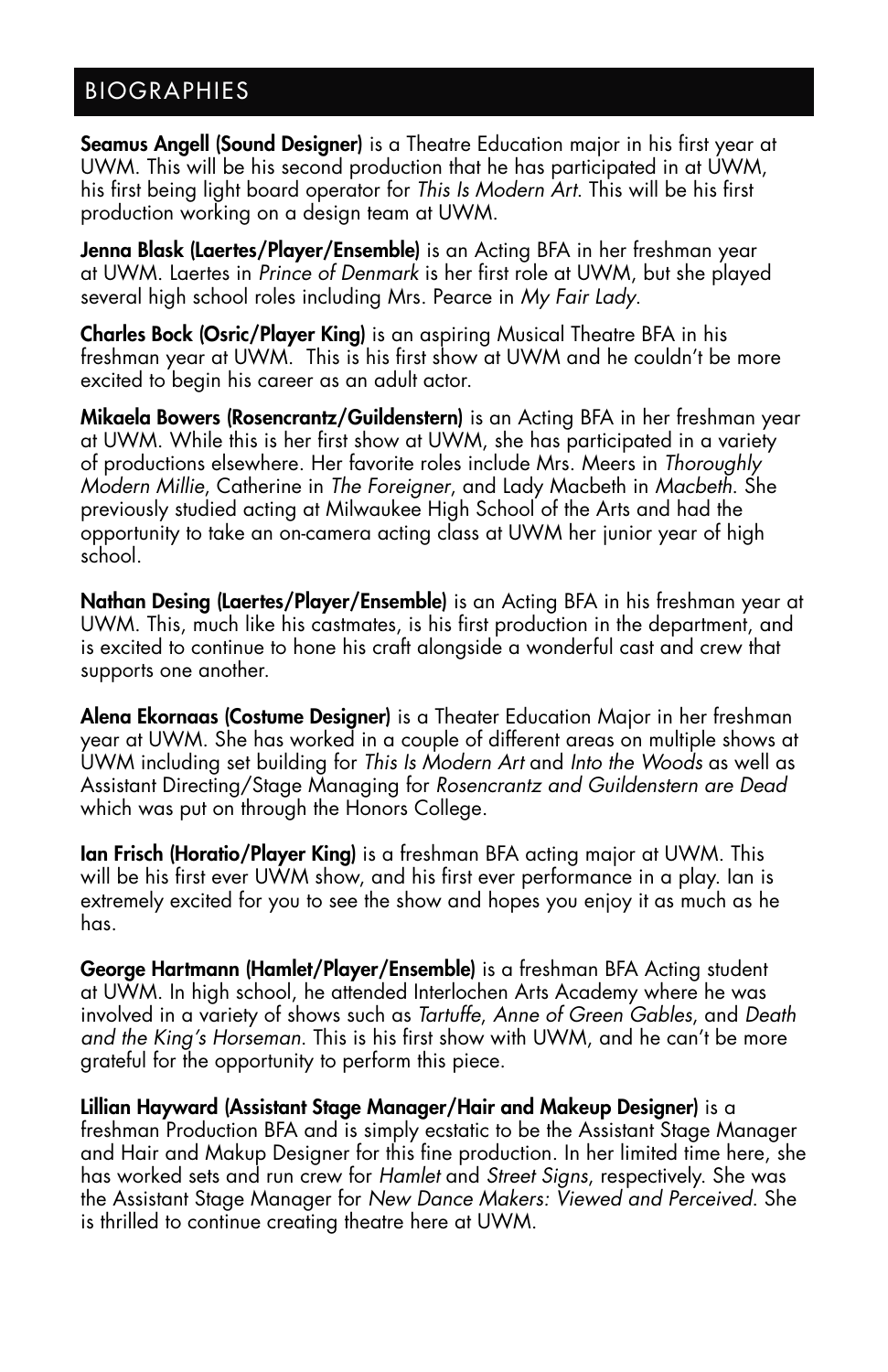**Jessica Hegel (Stage Manager)** is a Production BFA in her junior year at UWM with a focus on stage management. She recently was the assistant stage manager for the American College Dance Festival held at UWM. In addition, she is currently serving as an assistant director and production assistant on a senior film through the UWM film department.

Olivia Krueger (Ophelia/Player/Ensemble) is a Theatre Education BA in her freshman year at UWM. This will be her first performance at UWM. She has also worked on the sets for the theatre department's other spring semester productions: *This Is Modern Art* and *Into the Woods*.

Caleb Lawrence (Marcellus/Player King/Ensemble) is a Musical Theatre BFA in his freshman year at UWM. He is very happy to be a part of the *Prince of Denmark* cast, his first UWM production. Last semester he assisted with the set building and run crew of *Hamlet*.

Megan Murray (Horatio/Player/Ensemble) (Fight Captain) is a junior transfer Theatre Education student here at UWM and originally attended Columbia College Chicago. They've worked on a variety of shows over the years and are excited to have the opportunity to be back on stage. As fight captain, Murray is happy to present the hard work of not just the cast, but the crew as well.

Taja Muttalib (Reynaldo/Player/Ensemble) is a BFA Acting major in her freshman year at UWM. *Prince of Denmark* will be her first on stage performance since COVID as well as her first show at UWM.

Nick Nelson (Osric/Player/Ensemble) is in his freshman year at UWM, majoring in Acting and minoring in Film. As well as being in *Prince of Denmark* he is helping the film department with student scenes.

Zulenny Rodriguez (Ophelia/Player/Ensemble) is a freshman acting major at UWM. This is her first production with the university, but she has participated in many shows at Dominican High School in the past such as *Newsies*, *Silent Sky*, *Mamma Mia*, *Girls in the Boat*, and *Descendants*. She has also helped behind the scenes with costumes for their shows *Almost Maine* and *The Spitfire Grill*. In addition, she has had lots of experience dancing in Milwaukee Ballet Company productions like, *The Nutcracker* and *Cinderella*.

Tyler Stauffacher (Hamlet/Marcellus) is a freshman student pursuing an Acting BFA at UWM. He played many roles throughout his time at Bay Port High School including Bill Austin in *Mamma Mia*, Benny Southstreet in *Guys and Dolls*, and Seymour Krelborn in *Little Shop of Horrors*. Tyler is also an avid 2D artist and loves to doodle.

Erin Sullivan (Guildenstern/Rosencrantz) is an Acting BFA in her freshman year at UWM. She has previously performed in shows at Vader's High School including *Joseph and the Amazing Technicolor Dreamcoat* and has many years of dance experience at Kaleidoscope Dance Studio. She also has worked on sets including *Mama Mia!*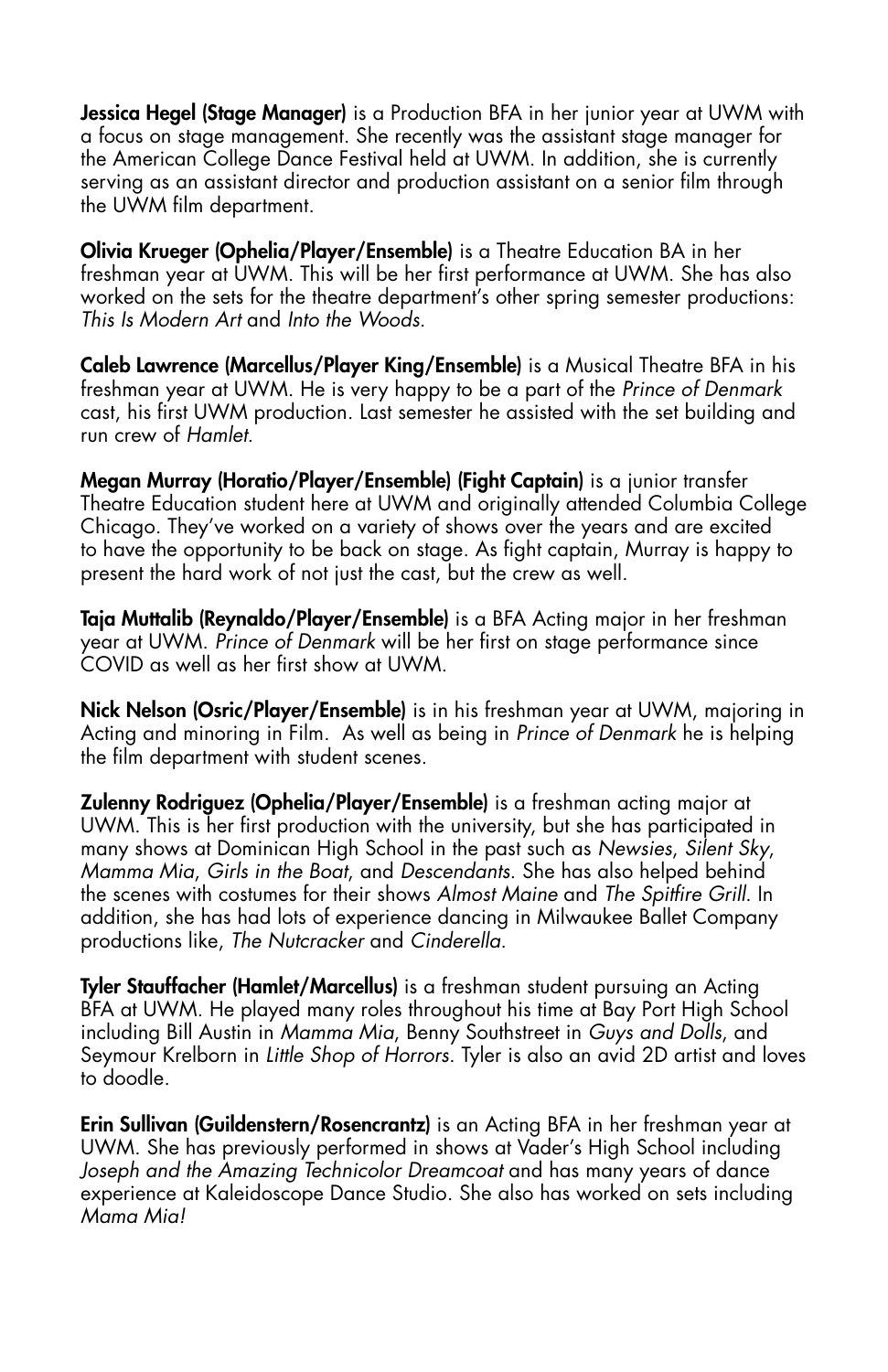### BIOGRAPHIES CONTINUE

Elliot White (Scenic and Lighting Designer) is a freshman theatremaker. This is his second production at UWM. Previously, he was the lightboard operator for *Street Signs*. He enjoys lighting design and hopes to teach production one day.

Hailey Wurz (Reynaldo/Player/Ensemble) is an Acting BFA and Psychology Minor in her freshman year at UWM. She has acted in all her high school musicals and plays before coming to UWM. Currently she is helping with the set builds and lighting installs for the Theatre Department's spring 2022 productions.

*This production is supported in part by funds from the Peck School of the Arts Black and Gold Committee and the Differential Tuition allocation.*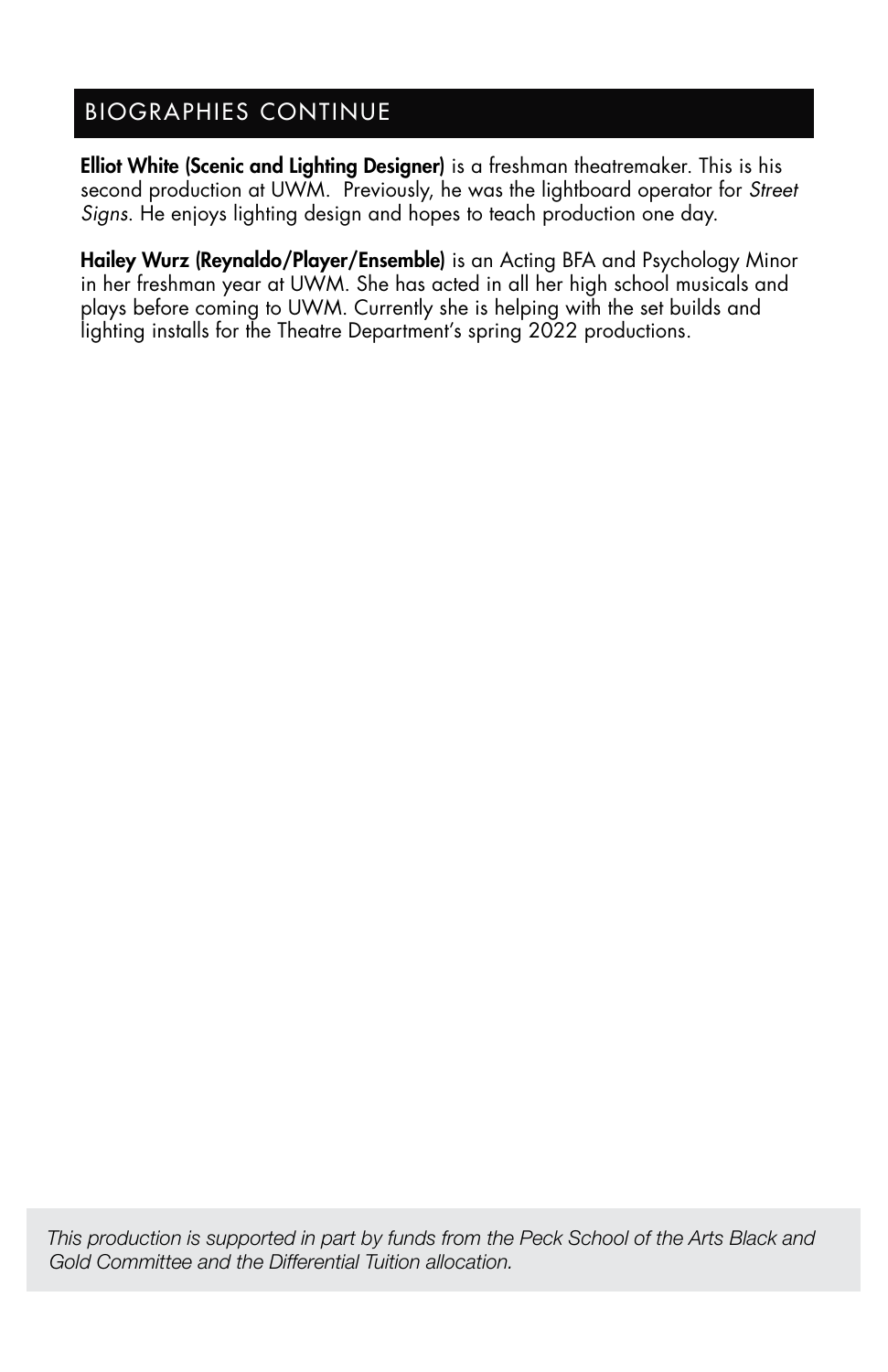### DEPARTMENT OF THEATRE STAFF

| Christopher Guse  Co-Chair, Associate Professor, Scenic and Audio Production          |
|---------------------------------------------------------------------------------------|
|                                                                                       |
| Jessica Berlin Krivsky  Senior Lecturer, Performing Arts Management, Stage Management |
|                                                                                       |
| Steve Decker  Associate Professor, College of General Studies/Affiliate Faculty       |
|                                                                                       |
|                                                                                       |
|                                                                                       |
|                                                                                       |
|                                                                                       |
|                                                                                       |
|                                                                                       |
|                                                                                       |
|                                                                                       |
|                                                                                       |
|                                                                                       |
|                                                                                       |
|                                                                                       |
|                                                                                       |
|                                                                                       |
|                                                                                       |
|                                                                                       |
| Alvaro Saar RiosAssociate Professor, Play Analysis, Playwriting, Devising             |
|                                                                                       |
|                                                                                       |
|                                                                                       |
|                                                                                       |
|                                                                                       |
|                                                                                       |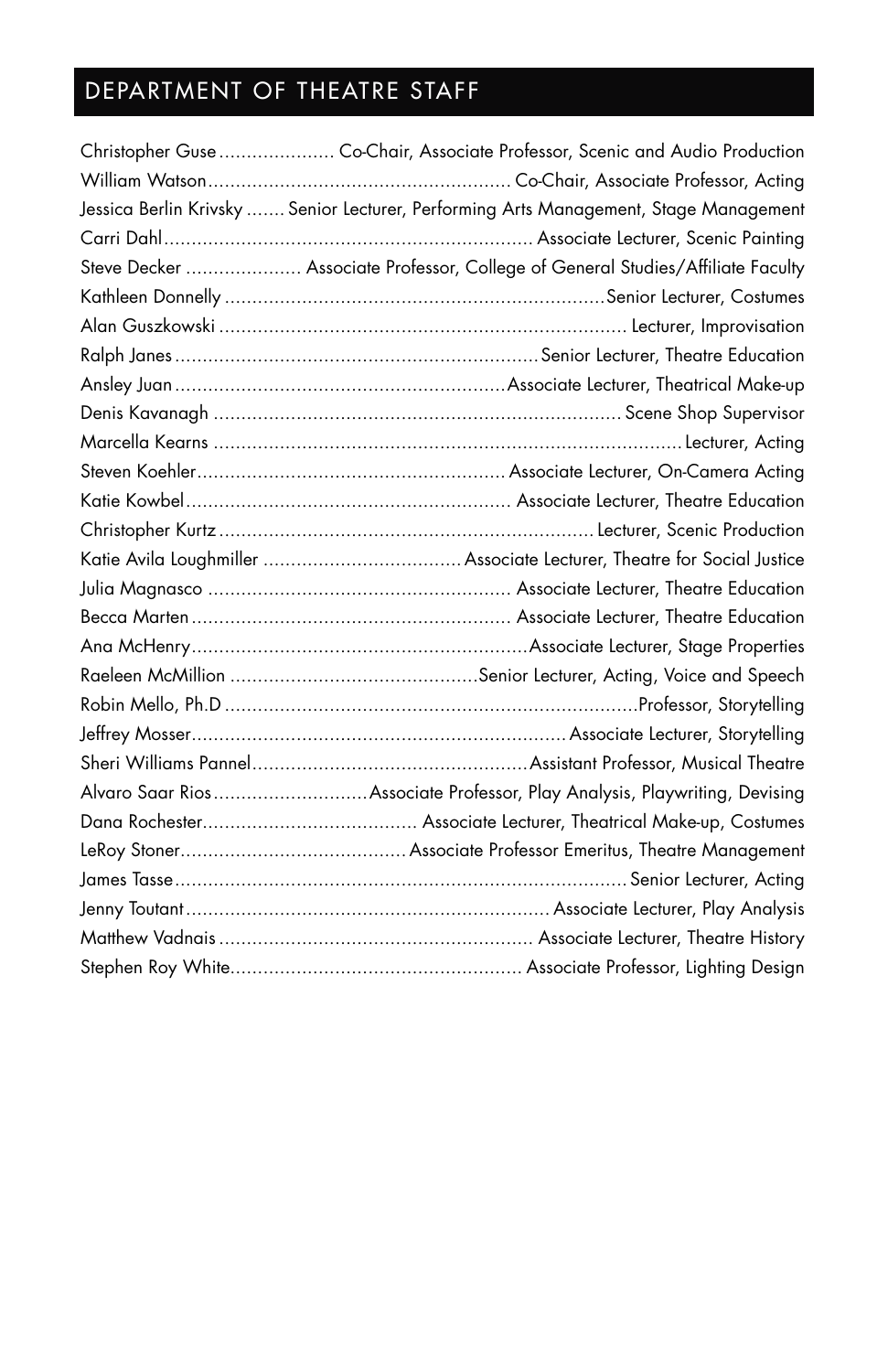## Upcoming events

### April 20 - 24 / 7:30 p.m./2:00 p.m. THE LARAMIE PROJECT

### May 4 - 6 @ 7:30 p.m./May 7 @ 1:00 p.m./May 8 @ 2:00 p.m. INTO THE WOODS

*All theatre performances on Sunday begin at 2:00 p.m.*

*arts.uwm.edu/events | 414-229-4308 | arts.uwm.edu/tickets* 



### Support the UWM Peck School of the Arts Theatre Department

Funds provide scholarships to the most deserving and talented students, and supplement the cost of performances. Individuals can also make a long-term investment by including the Peck School of the Arts in estate plans, ensuring that the visual and performing arts programs at UWM will continue after your lifetime.

*Donate: givetouwm.uwmfdn.org | Ana Conant: (414) 229-3293, conant@uwm.edu*